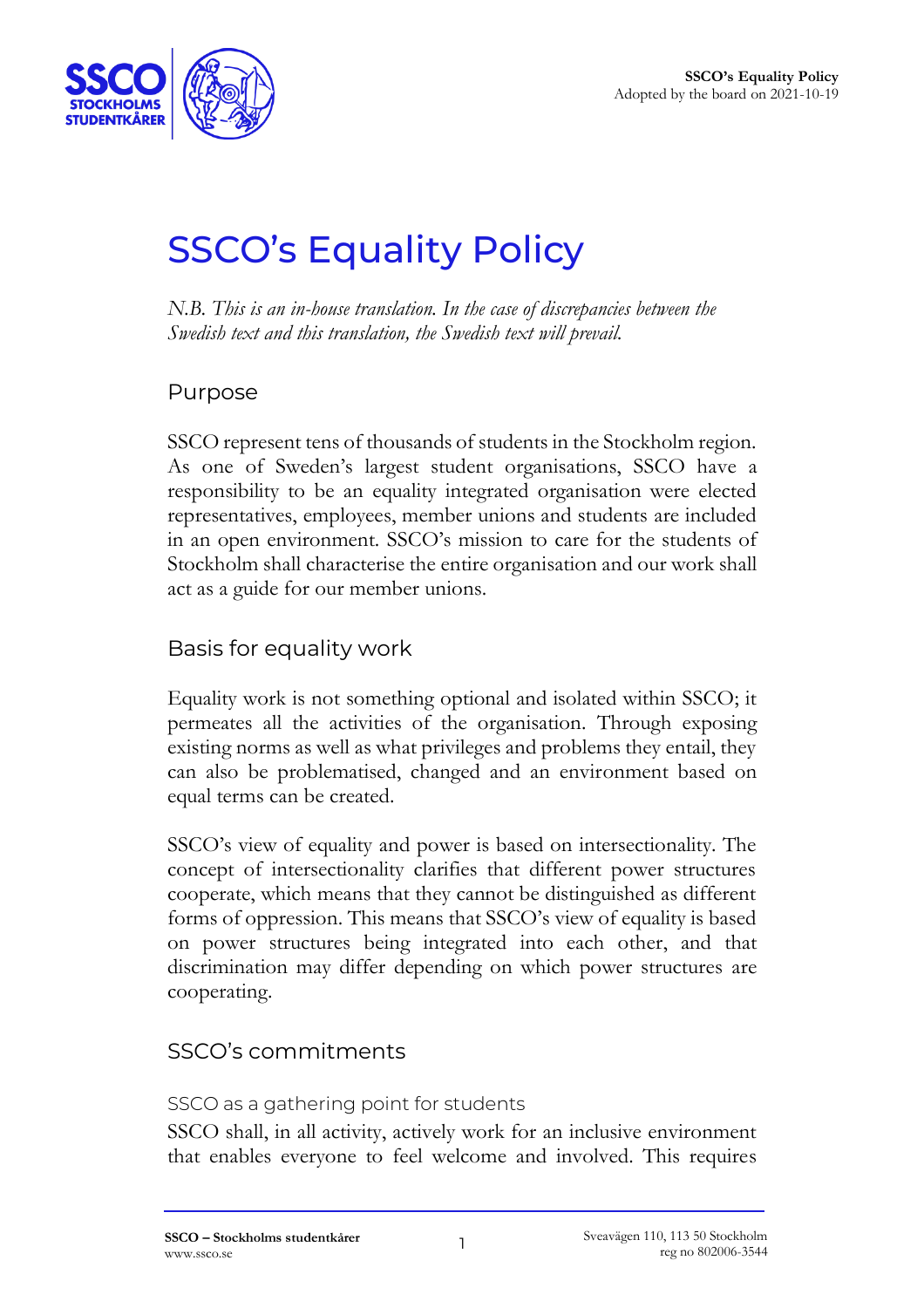

SSCO to adjust meeting rooms in terms of accessibility, to work with clear and inclusive meeting forms and that the people and their experience and knowledge is in focus.

#### SSCO as the collective voice of Stockholm's students

SSCO shall aim to ensure that no students in Stockholm are discriminated or disfavoured based on the grounds of discrimination within their education or student union activities. SSCO take a stand against student union activities that exclude students from taking part in the student life on equal terms. Through the position as a central organisation, SSCO shall therefore offer support and tools for equality work for the member unions.

As the collective voice of Stockholm's students, it is also of great importance that SSCO have the competence and capacity to work for the heterogeneity of students that exists within the region and the needs this entails during the period of study.

#### SSCO as an employer

SSCO shall in all recruitment of both employees and elected representatives actively work to reach diversity within the organisation. This is to base our activities as a central organisation on the experiences and competence of our members, as well as to reflect our target group. All personnel management, goals and wages shall be individually established.

## Case handling

Cases regarding the grounds for discrimination are always seen as very serious and should be dealt with quickly, correctly, and under confidentiality. If there are reasons to believe that a crime has been committed a police report should always be submitted, however generally not against the will of the person affected.

#### Quickly

Information about discrimination can emerge in many ways. It is important that a person who claims to have been affected quickly can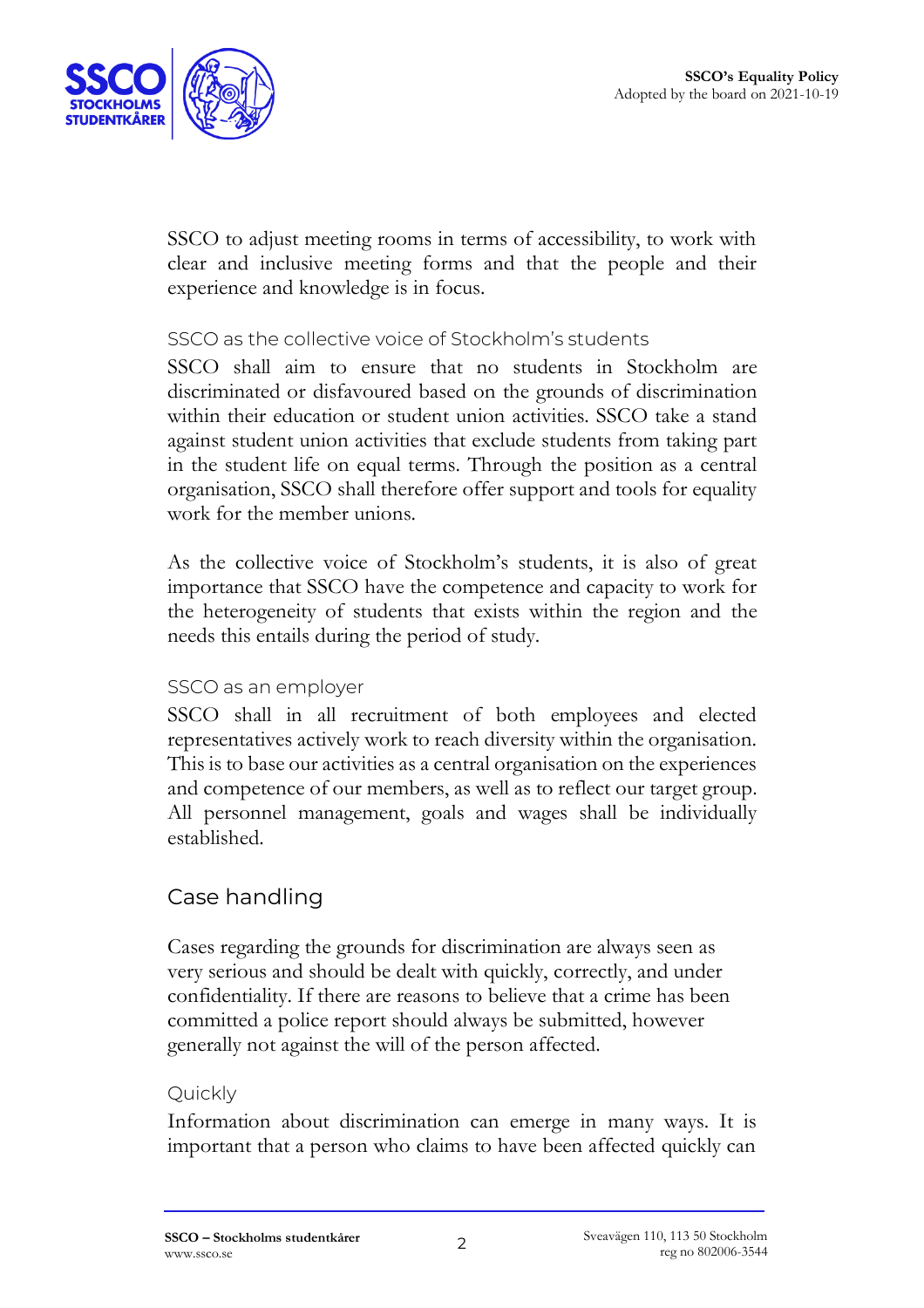

seek support, be given the opportunity to explain what has happened and be informed of the possibility to take the issue further within SSCO and/or receive help to report the issue to the police if they so wish. An employee or elected representative of SSCO who is contacted by a person with information about events that could constitute discrimination shall therefore always immediately inform SSCO's presidency. It is then the presidency's responsibility to contact the affected person to offer support and inform them of how SSCO handle cases that involve discrimination. At this stage it shall also be considered whether external competence may be needed to carry out the investigation.

#### **Correctly**

When information about events that may constitute discrimination has come to SSCO's attention, it is up to the presidency to quickly investigate these events. The presidency may, between themselves, select someone to be in charge. At this stage it shall also be considered whether external competence may be needed to carry out the investigation. The parties involved (the person who has submitted the information and the persons/s who has supposedly acted discriminatingly) should be heard as soon as possible, and always be offered the change of having a meeting in person. At such meetings, two people from SSCO should always attend to ensure that the submitted information is carefully documented and that a correct assessment of further actions can be made quickly. If the person who has given the information so wishes, they may ask a proxy to be part of the investigation in their place.

The purpose of the investigation is to get a clear picture of the turn of events, give the person accused of harassment a chance to explain themselves and to make an assessment of what further action may be needed. If the discrimination is ongoing, it is important to immediately set out that SSCO do not tolerate any forms of discrimination and expect that this behaviour will cease immediately. If the events come under the Discrimination Act, the work environment legislation and/or the Swedish Penal Code, they should be quickly handled in accordance with these regulations by for example reporting it to the police.